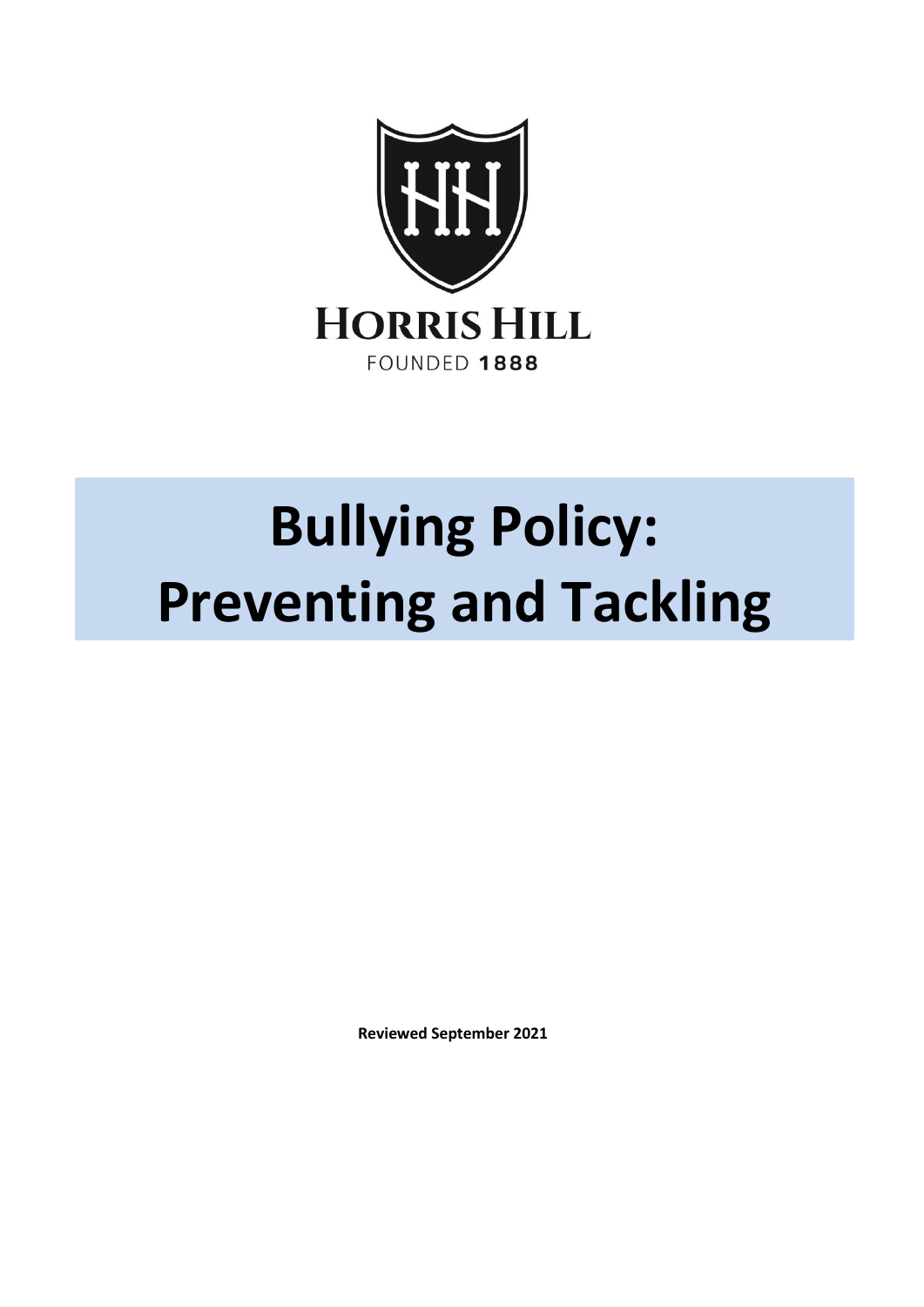The aim of the school is to have in place effective policy and procedures that limit the opportunities for bullying to take place. This policy should be read in conjunction with the school's Safeguarding and Child Protection Policy, Online Safety Policy, IT Acceptable Use Policies.

This policy is seen as essential to the welfare of all the pupils in the school. It also serves to further safeguard and promote the health and welfare of the pupils. There is a simplified version for the pupils and this is published in all common rooms, teaching areas and boarding houses. The contents are discussed with pupils at the start of each and every term by their Form Teacher. Senior pupils with positions of responsibility are particularly required to alert staff to any suggestions of bullying, but in truth, ALL pupils are required to do this. The school promotes the idea that there are no innocent bystanders when it comes to bullying and reporting of bullying is not 'telling tales'.

When bullying is reported, appropriate action will be taken and help will be made available to both the victim and the perpetrator.

The School's approach to cyberbullying takes into account the DfE's Preventing and Tackling Bullying guidance.

# **RAISING AWARENESS OF BULLYING AND VULNERABLE PUPILS**

We are known as a happy school and one of the reasons for this is that there is very little bullying. But it still can and does happen occasionally, and can happen anywhere and at any time, so we must all watch out for it and do everything we can to stop it.

Some pupils are more likely to be the target of bullying because of the attitudes and behaviours some people have towards those who are different from themselves.

The pupil version of Horris Hill's bullying policy is discussed by staff with all pupils at the start of every term and a copy of this pupil version is displayed in all common rooms, teaching areas and boarding houses. Further awareness is given through PSHCE lessons, Form Teacher sessions, Assemblies, Chapel readings.

A policy will only be effective if everybody in school has discussed and understood the problem of bullying, and agreed on good and bad practice. Raising awareness helps people understand the problem and agree a definition of bullying. Staff and pupils receive regular training and instruction with regard to the nature, prevention and tackling of bullying.

# **DEFINITION OF BULLYING**

Bullying may be defined as **"Any form of behaviour which causes unhappiness for another member of the school".** Bullying is repeated over time and intentionally hurts another pupil or group physically or emotionally and is often motivated by prejudice against particular groups, for example, on grounds of race, religion, culture, sex, gender, LGBT, family background, special educational needs and disability, or because a child is adopted or is a carer - it may occur directly or through cyber-technology (social media , mobile phones, gaming, text messages, photographs and email); It generally happens when adults are absent, and can be caused by an individual or a group. It is important to note, however, that an on-line single action by an individual can have repeated impact so an offensive action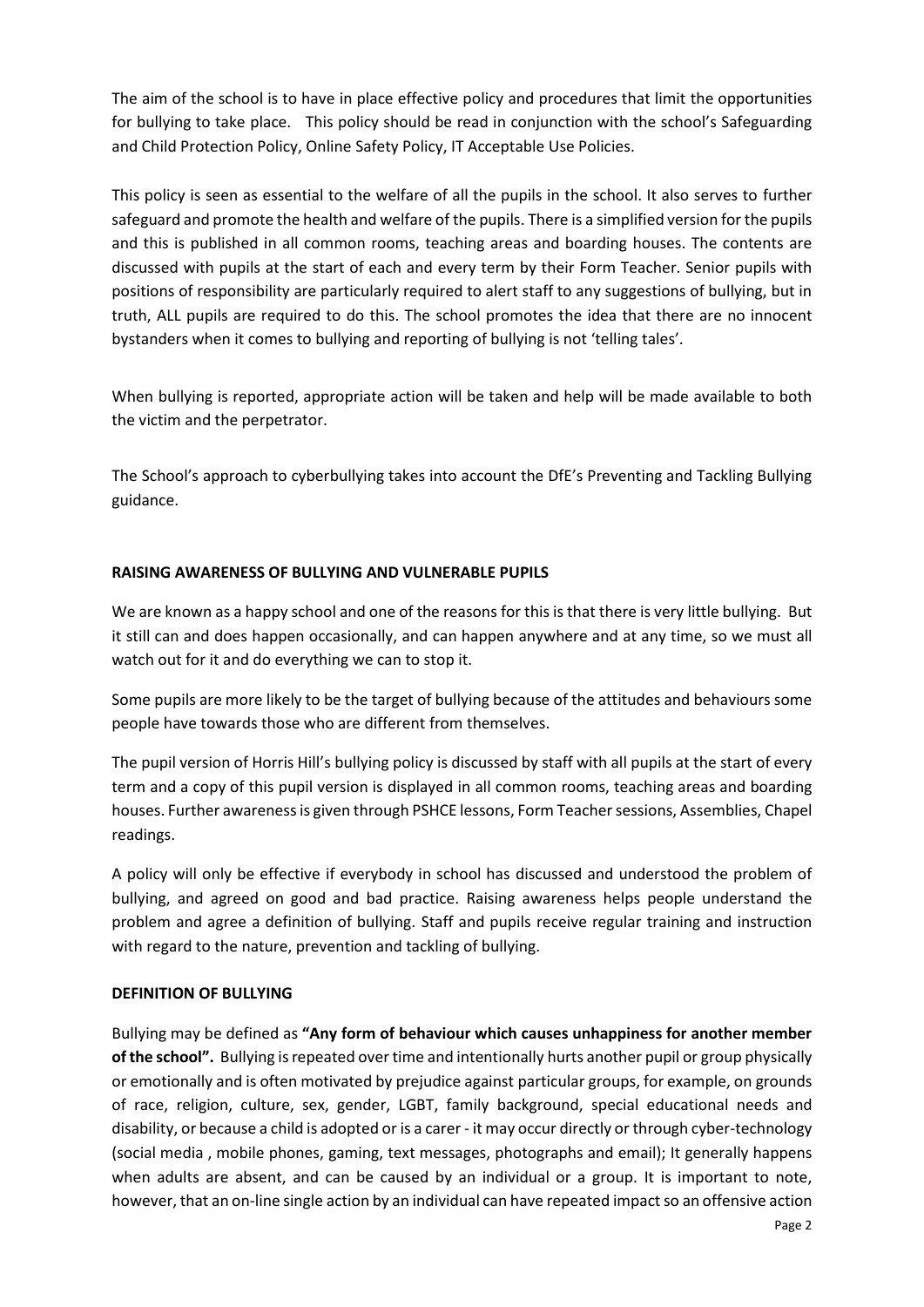over the internet does not need to be repeated to constitute bullying. Emotional bullying can be more damaging than physical and often involves an imbalance of power between the perpetrator and the victim.

# **TYPES OF BULLYING:**

**Peer on Peer Abuse:** Children can abuse other children (often referred to as peer on peer abuse) and it can take many forms. It can happen both inside and outside of school/college and online. It is important that all staff recognise the indicators and signs of peer-on-peer abuse and know how to identify it and respond to reports. This can include (but is not limited to): bullying (including cyberbullying, prejudice-based and discriminatory bullying); abuse within intimate partner relationships; physical abuse such as hitting, kicking, shaking, biting, hair pulling, or otherwise causing physical harm; sexual violence and sexual harassment; consensual and non-consensual sharing of nude and semi-nude images and/or videos; causing someone to engage in sexual activity without consent, such as forcing someone to strip, touch themselves sexually, or to engage in sexual activity with a third party; upskirting and initiation/hazing type violence and rituals. Addressing inappropriate behaviour (even if it appears to be relatively innocuous) can be an important intervention that helps prevent problematic, abusive and/or violent behaviour in the future. See separate Peer on Peer Abuse Policy.

## **Race, Religion and Culture** may involve :

Spoken comments, written notes or web postings that highlight an individual's race, religion or culture with the purpose of mocking them for their differences.

## **Sex, Gender, LGBT, Family Background, Special Educational Needs/Disability** may involve :

Spoken comments, written notes or web postings that aim to make an individual uncomfortable about their orientation, bodies, close friendships. This may appear as rumour spreading, invasion of personal space or disparaging remarks about family background.

## **Cyberbullying** may involve :

Sending abusive or malicious comments or postings of photographs with the intention to cause unhappiness or embarrassment to another through social networking sites or blogs. It could also involve malicious and hurtful comments made in chat rooms. Linked to this would be hurtful and malicious messages sent via text or the making of repeated silent calls to a mobile phone.

Pupils may attempt to justify such behaviour as a 'practical joke' or banter rather than bullying. This is not an acceptable defence. Online bullying behaviour that has been conducted anonymously or where the perpetrator has assumed a different identity will be taken as a more serious offence.

Online bullying by a pupil from the school, where the offence has been committed away from the school premises, will still be taken as a school concern and subject to school discipline.

# **Upskirting**

In accordance with Keeping Children Safe in Education (KCSIE) 2020, upskirting is now treated as a criminal offence. Upskirting typically involves taking a picture under a person's clothing without them knowing to obtain sexual gratification or cause them humiliation, distress or alarm.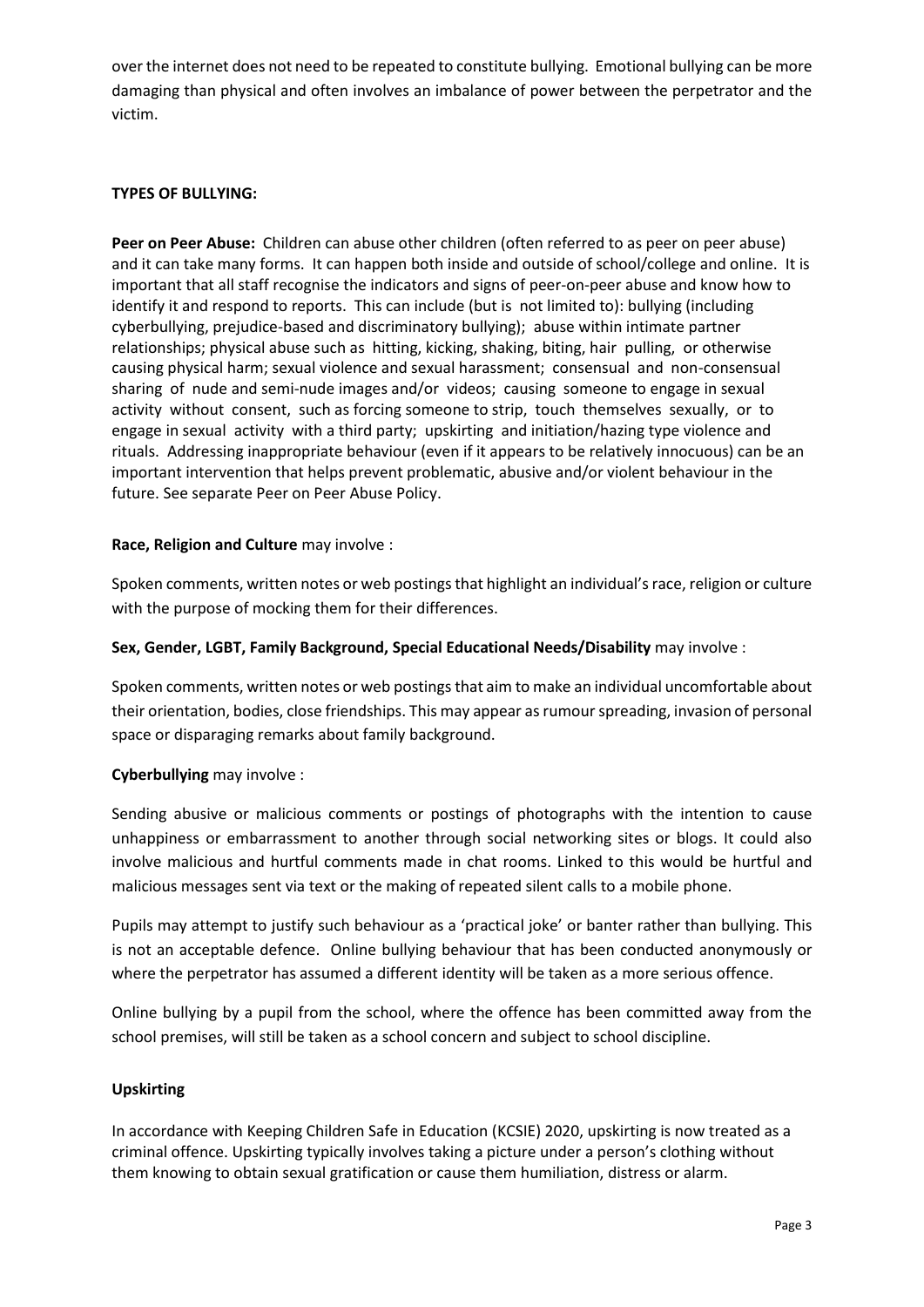**Sexting** involves the practice of sharing sexually explicit text or images. This practice demeans the person pictured, can lead to great anxiety and is an action that threatens the recipient. It is illegal in the UK to publish or download a sexual image of someone under 18 even if it is the child him/herself who created and posted the material.

Types of bullying can also be physical, verbal, or exclusion from groups or activities. The school recognises that in extreme cases the psychological effects of bullying can lead to significant psychological harm or suicide.

Mobile phones, and/or any personal device that can access the internet, are banned for pupils at Horris Hill. If an electronic device has been seized because a member of staff has reasonable grounds to suspect that it contains evidence in relation to an offence, they must give the device to the police as soon as it is reasonably practicable, without deleting the data. Staff should not view or forward illegal images of a child if found on a pupil's electronic device.

**If a bullying incident has led to or is likely to lead to a pupil suffering significant harm then the incident should be treated as a child protection issue.** Any bullying by a pupil from the school, where the offence has been committed away from the school premises may still be taken as a school concern and subject to school discipline.

The School's approach to cyberbullying takes into account the DfE's Cyberbullying: Advice for Headteachers and School Staff.

# **Sexual violence and Sexual Harassment**

Sexual violence and sexual harassment can occur between two children of any age and sex. It can also occur through a group of children sexually assaulting or sexually harassing a single child or group of children.

Children who are victims of sexual violence and sexual harassment will likely find the experience stressful and distressing. This will, in all likelihood, adversely affect their educational attainment as well as their emotional well-being. Pupils with Special Educational Needs and Disabilities are more likely to be at risk than their peers. Sexual violence and sexual harassment exist on a continuum and may overlap; they can occur online and offline (both physically and verbally) and are never acceptable. It is important that all victims are taken seriously and offered appropriate support.

# **PROCEDURE FOR ENABLING PUPILS TO TAKE PROBLEMS OR CONCERNS TO ANY MEMBER OF STAFF**

## *At the start of each term pupils are made aware of the following by their Form Teacher:*

'If you experience bullying behaviour yourself, or see it being inflicted on another boy, you must **TELL** someone as soon as possible. To begin with, that someone could be another boy, but either you or he must come and talk to an adult about it. This might be your Tutor, another Teacher, a Housemother, Gap student or your parents - some adult you find it easy to talk to.'

## *Pupils are also made aware that the adult :*

'may be able to deal with the situation there and then. However, he or she may feel that it would be better to bring it to the attention of the Head of Pastoral or the Headmaster.'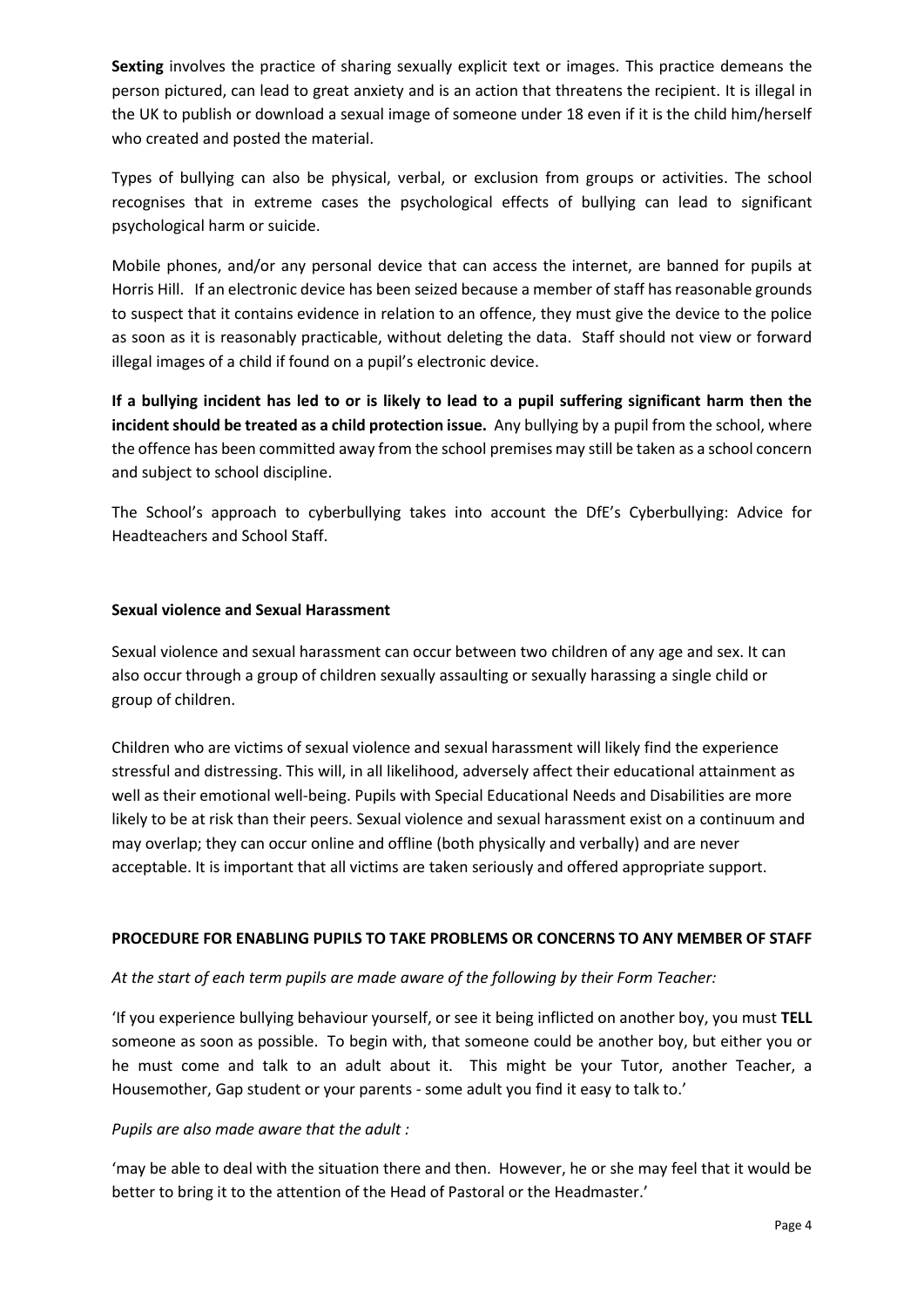*Pupils are reminded that there are no innocent bystanders when it comes to bullying. If a pupil witnesses a bullying incident and does nothing about it then that pupil becomes part of the bullying group.*

## *Finally, pupils are made aware that :*

*'*the same procedure applies if a boy is being bullied by an adult - you must tell someone and make sure another adult knows about it.'

This procedure is published as part of the Pupil Version of the Bullying policy in all teaching areas, common rooms and boarding houses.

# *Staff*

A member of staff who witnesses an incident that involves bullying must deal with the incident immediately. This will involve diffusing the situation and recording the incident. The Form Tutors of those concerned and the Head of Pastoral (DSL) should be informed.

# **REPORTING BULLYING IS NOT TELLING TALES**

There is no set solution. One case of bullying can be very different from another and will be dealt with accordingly by the staff involved, the Head of Pastoral (DSL) or the Headmaster.

## **MONITORING**

# **Suspicion and Signs of Bullying**

Pupils who are being bullied may show changes in behaviour. This might involve becoming aggressive, disruptive or unreasonable. It might also involve diminishing levels of self-confidence, becoming withdrawn, choosing the company of adults in preference to peers or running away or being at risk of psychological damage. All staff should be aware of the possible implication of such behaviour change and report promptly any suspicions of bullying to the pupil's Form Tutor.

Once an incident of bullying has been identified staff should be informed and the incident will be recorded on the electronic school database, so that patterns are more easily apparent. Bullying on the basis of protected characteristics is taken particularly seriously and any instances of this type of bullying is distinguished in the School's records. The Form Tutors of those concerned will then monitor the situation on a daily basis. This may resolve the situation. Should the bullying persist then both the Head of Pastoral (DSL) and Headmaster should be informed. It is at this stage that parents will be formally informed by the school.The Head of Pastoral or Headmaster will then liaise with the Form Tutors and put in place an appropriate course of action to help all parties reach a successful outcome.

## **WHERE BULLYING HAS A SEVERE IMPACT**

In some circumstances the consequences of bullying may lead to a child or young person experiencing pronounced social, emotional or mental health difficulties. Horris Hill will put in place appropriate